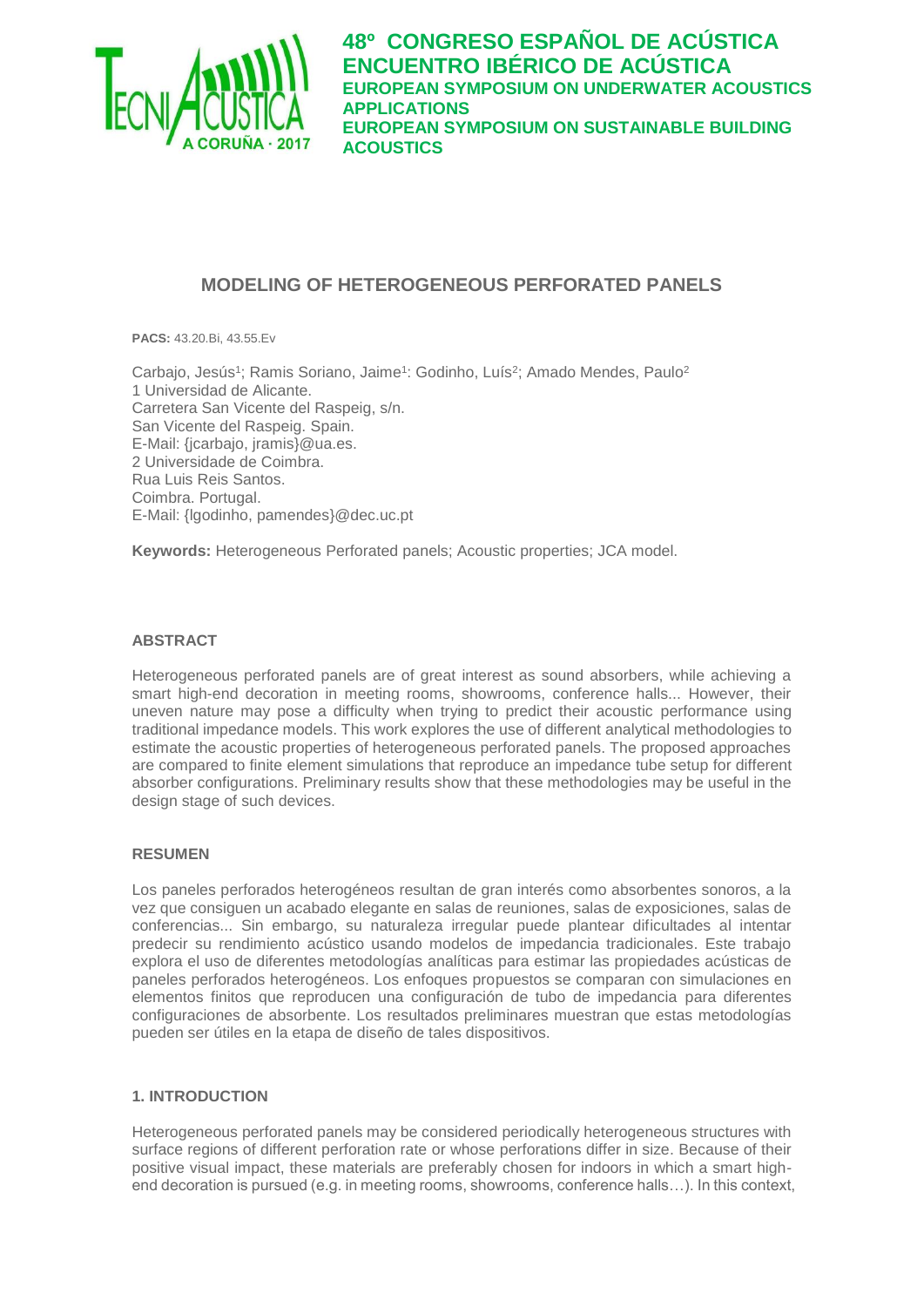

perforated panels backed by an air cavity and a rigid wall work as resonant sound absorbers [1, 2], the sound attenuation being produced by viscothermal losses in their holes. Miasa et al. [3] investigated experimentally the performance of perforated panels with holes of multiple sizes compared to uniform size. Their results showed that a multi-size perforated panel

absorber may enhance and widen the effective absorption frequency band of the resonator. Therefore, it is of great interest the development of predictive models to study the acoustic properties of these systems.

Generally, flat rigid perforated panels containing periodically arranged circular perforations are modeled using a simple theoretical approach (e.g. Zwikker and Kosten [4], Maa [5]…). For perforations with other cross-sectional shapes, the models by Stinson and Champoux [6] or Atalla [7] can be used instead. In brief, once the geometrical characteristics of the panel are known, the acoustic properties of the absorber under normal plane wave incidence can be easily predicted using any of these approaches. Nevertheless, these models are limited to homogeneous perforated panels, and do not account for the uneven nature of the heterogeneous panels, which may result in notable differences when predicting their absorption performance. Moreover, these discrepancies may become even more significant for the case of multi-size perforated panels if there is a high contrast between the diameters of the holes. For this reason, the need for alternative methodologies that overcome these limitations and serve as an accurate predictive tool is justified.

One of the most general and widespread methods used to determine the acoustic behaviour of heterogeneous perforated panel absorbers is the Finite Element Method (FEM). Wang and Huang [8] studied a configuration consisting on a waveguide coupled to the panelcavity system to be analyzed, the latter being described following the Maa model [5]. In doing so, its sound absorption performance when impinged by a normal incidence plane wave was estimated. A more simplified approach for this same analysis is the Admittance Sum Method (ASM), which obtains the global surface admittance of the resonator and thus its sound absorption from the sum of the surface admittances of the different perforated regions in the panel. Sakagami et al. [9, 10] analyzed the excess attenuation of two perforated panel absorbers with different perforation ratios arranged periodically and alternately in parallel using this method. In these latter works, the specific model for perforated panels proposed by Maa [5] was used. Another extended methodology, frequently used to determine the acoustic properties of multiple layer systems, is the Transfer Matrix Method (TMM) [11]. This method uses a matrix representation to model the plane wave propagation in a serial arrangement of any number of layers of porous materials and predict the absorption performance of the whole system. Each of these porous layers is typically modeled following the classical Johnson-Champoux-Allard (JCA) equivalent fluid model [12, 13]. Verdière et al. [14] extended this method to deal with heterogeneous sound absorbing materials such as patchworks, acoustic mosaics, and other acoustic elements assembled in parallel. Since these materials resemble in some way the case of a panel with differentiated perforated regions, this method may be interesting to the study of its acoustic properties. In fact, according to [14], this so-called Parallel Transfer Matrix Method (PTMM) can be applied to predict the absorption properties of any parallel assembly of finite size materials. More recently, Pieren and Heutschi [15] shown that the same universality is offered by the Equivalent Circuit Method (ECM). They demonstrated that a large variety of backing termination conditions can be handled using this method.

This work explores the use of the above introduced analytical methods to predict the acoustic properties of heterogeneous perforated panel absorbers. For this purpose, a macroscopic description of the heterogeneous medium is first derived, and then the three sets of analytical methods tested: the Admittance Sum Method (ASM), the PTMM (Parallel Transfer Matrix Method) and the Equivalent Circuit Method (ECM). All of these methods make use of an equivalent fluid description based on the well-known JCA approach to model the different perforated regions of the panel. Calculations in terms of sound absorption were performed for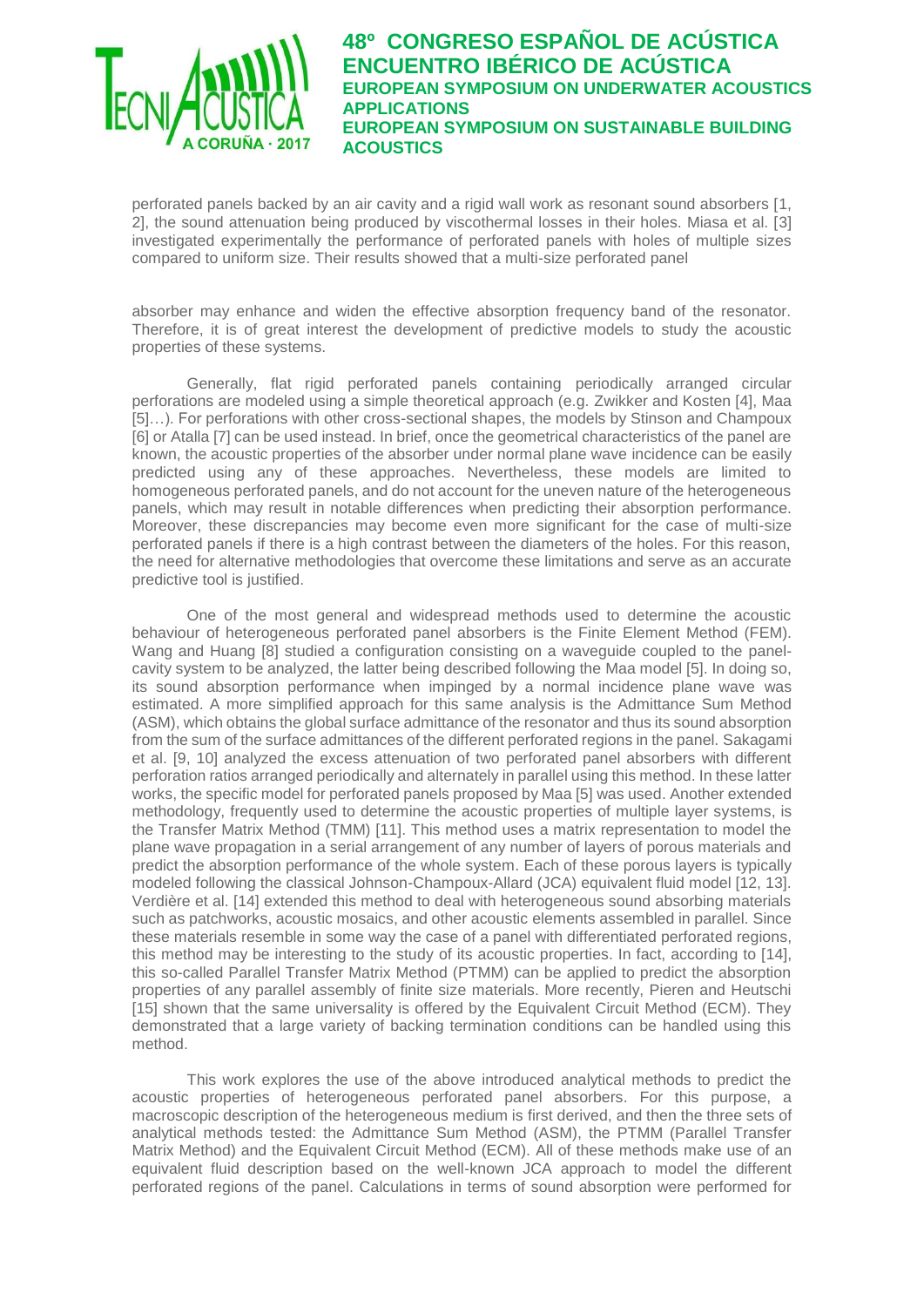

different representative heterogeneous perforated panel absorber configurations. The results were compared to those obtained using Finite Element (FE) simulations that reproduce and impedance tube setup, which served to assess the adequacy of these methods depending on the absorber configuration type.

## **2. HETEROGENEOUS PERFORATED PANELS**

### **2.1 Macroscopic description**

A heterogeneous perforated panel consists of a serie of perforated regions whose perforation rates and/or hole sizes differ from one region to others. One of the main advantages of these panels when compared to homogeneous is that, when being part of a panel-cavity resonator system, they allow broadening its absorption frequency range without necessarily increasing the cavity depth [3, 9, 10]. This potential feature is of great interest in the context of building acoustics, where the space constraints are especially demanding. Further, the combination of different hole sizes or perforations rates not only paves the way for a large variety of aesthetic designs, but also to explore extra capabilities.



**Fig. 1.** Schematic of the heterogeneous perforated panel: (a) general view, and (b) elementary cell.

Let us consider the rigid heterogeneous perforated panel of infinite lateral extent shown in Fig. 1.a. For the sake of simplicity, the panel herein described is divided into only two different periodic perforated regions, even though this description could be extended to any multiple region panels. As a rule, a macroscopic acoustic description of a heterogeneous periodic structure can be derived if its periodicity is much smaller that the sound wavelength of interest. Under this assumption, a fluid equivalent to the panel can be defined for normal incidence plane wave propagation by appropriately accounting for each region. The contribution of either region can be described separately from their acoustic properties, namely characteristic impedance, *Zi*, and wave number, *ki*.

$$
Z_i = \sqrt{\rho_{eq,i} K_{eq,i}} \tag{1}
$$

$$
k_{i} = \omega \sqrt{\rho_{eq,i}/K_{eq,i}}
$$
 (2)

where *ρeq,i* and *Keq,i* are the complex density and bulk modulus of the equivalent fluid in the *i*th region, respectively, and *ω* is the angular frequency. In the perforated regions, these parameters account for the viscothermal dissipative mechanisms, and can be determined by using a classical impedance model as the one described in Subsection 2.2.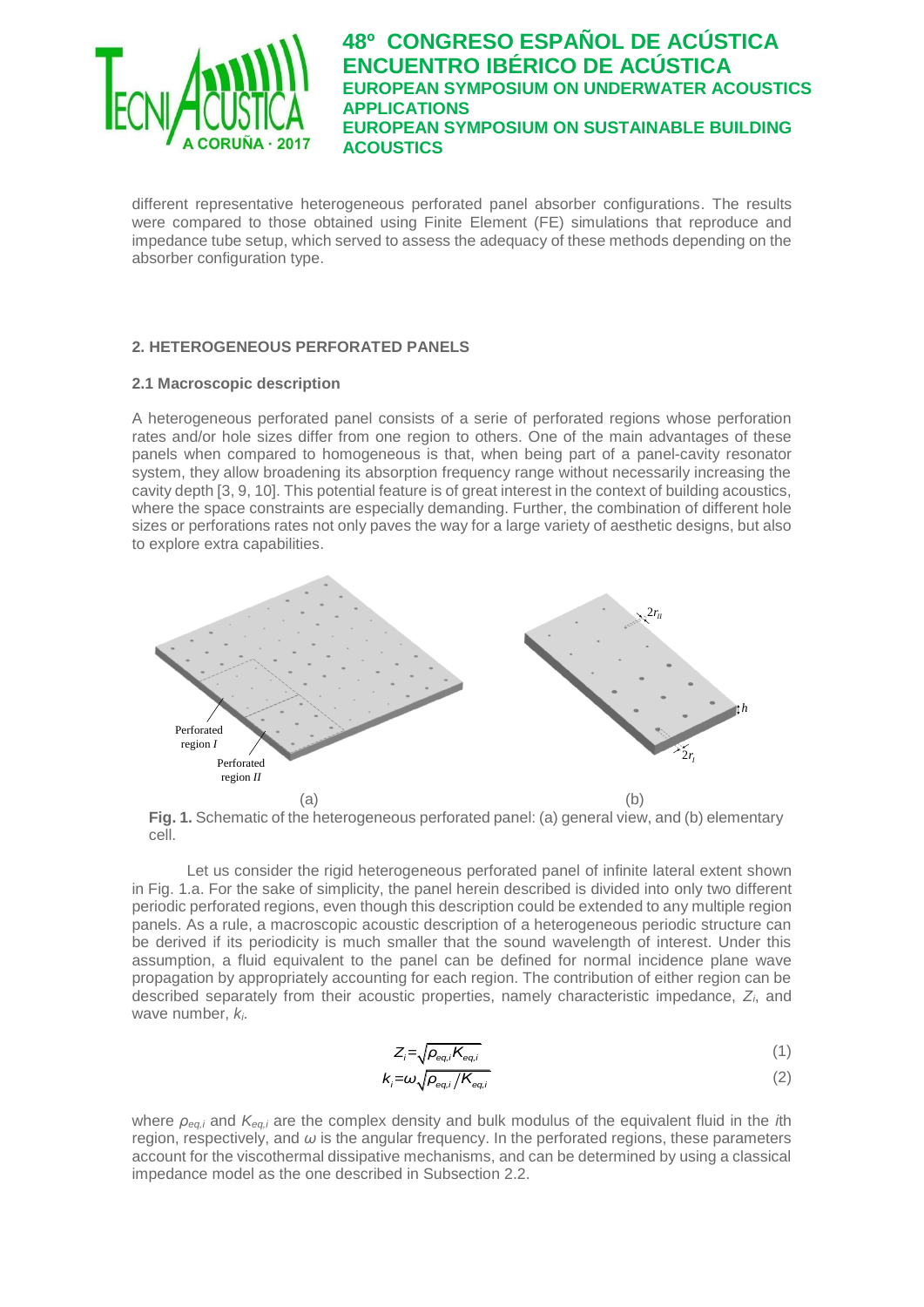

After the relevant acoustic properties are obtained, the normal incidence sound absorption coefficient, *α*, of the heterogeneous perforated panel absorber can be calculated from

$$
\alpha = 1 - \left| \frac{Z_s - Z_0}{Z_s + Z_0} \right|^2 \tag{3}
$$

where  $Z_0$  is the characteristic impedance of air, and  $Z_S$  is the surface impedance of the absorber, to be determined from the analytical methods described later in Section 3.

### **2.2 Johnson-Champoux-Allard (JCA) model**

The Johnson-Champoux-Allard (JCA) model [12, 13] was chosen to study the acoustic properties of each perforated region of the elementary cell of the panel depicted in Fig. 1.b. Even though other approaches exist in the literature [4, 5], the JCA model is more generic aside from ease the description of the panel in terms of transfer matrices. This model describes the acoustic wave propagation in this porous medium from five parameters: perforation rate (or porosity), *ϕ*, tortuosity, *α*∞, static flow resistivity, *σ*, viscous characteristic length, *Λ*, and thermal characteristic length, *Λ*'. Given that the panel is supposed to be motionless (i.e. rigid skeleton), an equivalent fluid description of each perforated region can be derived with the following complex density and bulk modulus expressions

$$
\rho_{eq} = \frac{\alpha_{\infty} \rho_0}{\phi} \left( 1 + \frac{\sigma \phi}{j \omega \rho_0 \alpha_{\infty}} \sqrt{1 + \frac{4j \omega \alpha_{\infty}^2 \mu \rho_0}{\sigma^2 \Lambda^2 \phi^2}} \right) \tag{4}
$$

$$
K_{eq} = \frac{\gamma P_o}{\phi} \left( Y - (Y - 1) \left( 1 + \frac{8\mu}{j\omega \Lambda'^2 N_P \rho_o} \sqrt{1 + \frac{j\omega \Lambda'^2 N_P \rho_o}{16\mu}} \right)^{-1} \right)^{-1}
$$
(5)

where *ρ*<sub>0</sub> is the air density, *μ* is the dynamic viscosity of air, *γ* is the ratio of specific heats, *P*<sub>0</sub> is the atmospheric pressure, and *N<sup>P</sup>* is the Prandtl number. Assuming circular cross-section perforations, the static flow resistivity may be defined as  $\sigma = 8\mu/(\phi r^2)$ , *r* being the hydraulic radius of the perforations; and the viscous and thermal characteristic lengths are equal to that hydraulic radius, that is *Λ* = *Λ*' = *r*. It should be noted that an equivalent tortuosity, *α*<sup>∞</sup> = 1 + 2*εe*/*h*, must be used so as to account for the effective thickness of the panel and the interaction between the perforations,  $\varepsilon_e = 0.48(\pi r^2)^{1/2}(1-1.14\phi^{1/2})$  representing the correction length [7], and *h* the actual thickness.

### **3. ANALYTICAL METHODS**

### **3.1 Admittance Sum Method (ASM)**

The Admittance Sum Method (ASM) allows obtaining the acoustic properties of the heterogeneous perforated panel absorber considering this as a parallel assembly of acoustic elements. Total surface impedance is found by adding the admittances of each perforated region of the elementary cell shown in Fig. 1.b in series with an associated air cavity as

$$
Z_{\rm s} = \left(\sum r_i Y_i\right)^{-1} \tag{6}
$$

where *r<sup>i</sup>* is the surface ratio of the *i*th region to the total surface of the elementary cell (which should not be mistaken with the hole size, *r*), and *Y<sup>i</sup>* is the admittance of each of these regions,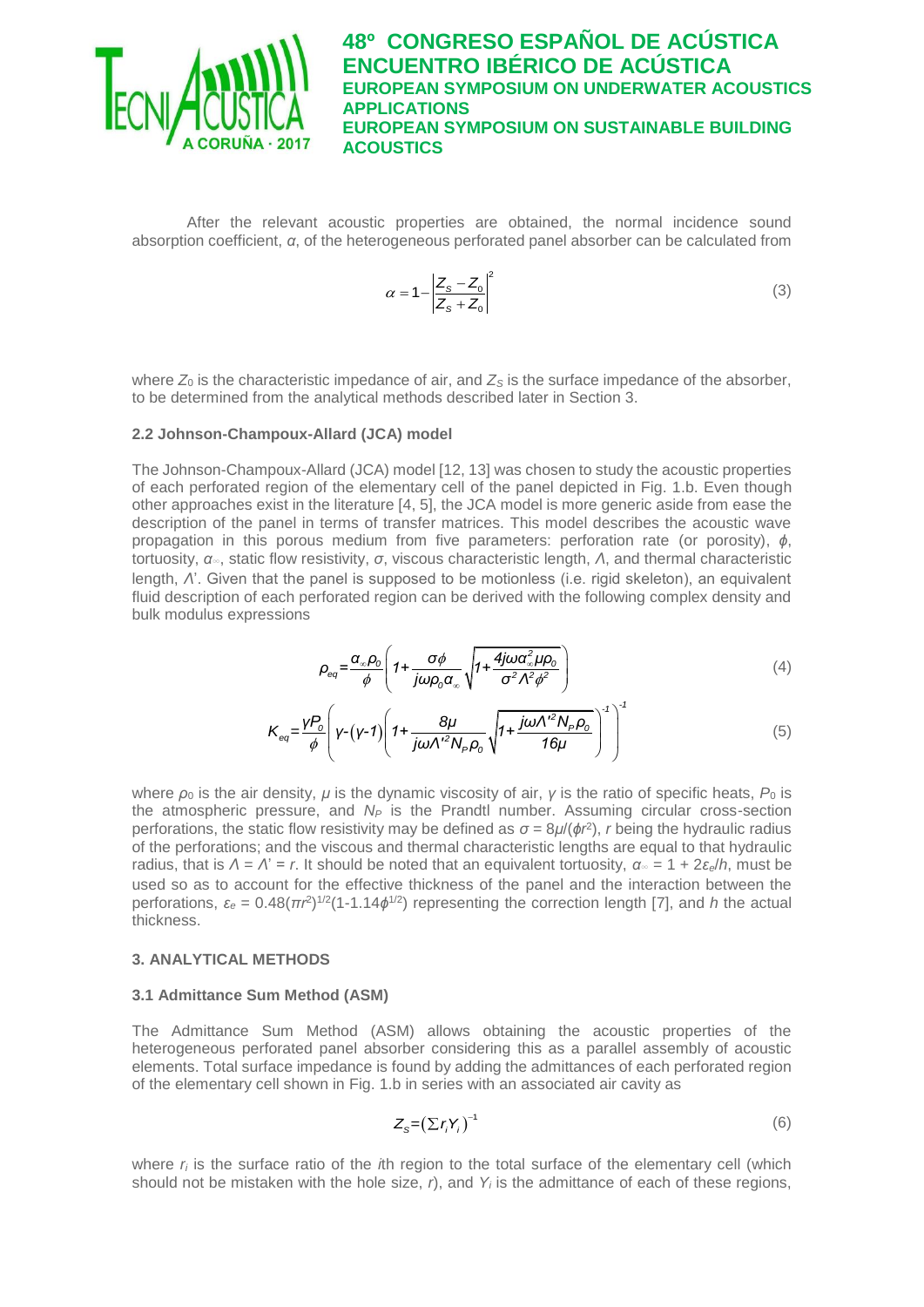

which can be calculated as the inverse of the surface impedance *ZS,i* of the respective panel *i*th region, this latter being related to its respective characteristic impedance, *Zi*, and wave number, *ki*, as follows

$$
Z_{s,i} = Z_i \frac{-jZ_{ac} \cot(k_i h) + Z_i}{Z_{ac} - jZ_i \cot(k_i h)}
$$
(7)

where *Zac,i* = -*jZ*0cot(*k*0*hac,i*) is the acoustic impedance of the corresponding backing air cavity, *hac,i* and *h* being the thickness of the cavity and the panel, respectively, and  $k_0$  the wave number of air.

#### **3.2 Parallel Transfer Matrix Method (PTMM)**

Similarly to ASM, the Parallel Transfer Matrix Method (PTMM) predicts the sound absorption performance of the whole heterogeneous perforated panel absorber seeing this as a collection of acoustic elements in parallel, backed by an additional region that works as the air cavity of the resonant system. For this purpose, transfer matrices were developed for each region of the elementary cell described in Section 2.1, and coupled together following the procedure described in [14]. Assuming each region as being locally reacting and normal incidence plane wave propagation, the acoustic fields at the upstream (*M*) and downstream (*M'*) of each region *i*, defined by the sound pressure, *p*, and longitudinal particle velocity, *u*, are linked by

$$
\begin{bmatrix} p(M) \\ u(M) \end{bmatrix} = [T]_i \begin{bmatrix} p(M') \\ u(M') \end{bmatrix} = \begin{bmatrix} t_{i,11} & t_{i,12} \\ t_{i,21} & t_{i,22} \end{bmatrix} \begin{bmatrix} p(M') \\ u(M') \end{bmatrix}
$$
(8)

where the 2x2 transfer matrix  $[T]$ *i*, when an equivalent fluid description is adopted, is given by [11]

$$
[T]_i = \begin{bmatrix} \cos(k_i h) & jZ_i \sin(k_i h) \\ \frac{j}{Z_i} \sin(k_i h) & \cos(k_i h) \end{bmatrix}
$$
 (9)

the acoustic properties to be used in these matrix elements, *Z<sup>i</sup>* and *ki*, being derived from the JCA model described above for the perforated regions, and being  $Z_0$  and  $k_0$  for the air cavity region.

Inasmuch as the perforated regions are in parallel, admittance matrices must be defined for such regions as

$$
\begin{bmatrix} Y \end{bmatrix}_{i} = \begin{bmatrix} Y_{i,11} & Y_{i,12} \\ Y_{i,21} & Y_{i,22} \end{bmatrix} = \frac{1}{t_{i,12}} \begin{bmatrix} t_{i,22} & t_{i,21}t_{i,12} - t_{i,22}t_{i,11} \\ 1 & -t_{i,11} \end{bmatrix}
$$
(10)

Thereby, the transfer matrix of an elementary cell of the heterogeneous perforated panel

can obtained from the combination in parallel of every region as  
\n
$$
\begin{bmatrix} T \end{bmatrix}_{\text{pop}} = -\frac{1}{\sum r_i y_{i,21}} \begin{bmatrix} \sum r_i y_{i,22} & -1 \\ \sum r_i y_{i,22} \sum r_i y_{i,11} - \sum r_i y_{i,22} \sum r_i y_{i,21} & -\sum r_i y_{i,11} \end{bmatrix}
$$
\n(11)

By multiplying [T]*hpp* by the transfer matrix of the air cavity, [*T*]*ac*, the global transfer matrix of the absorber is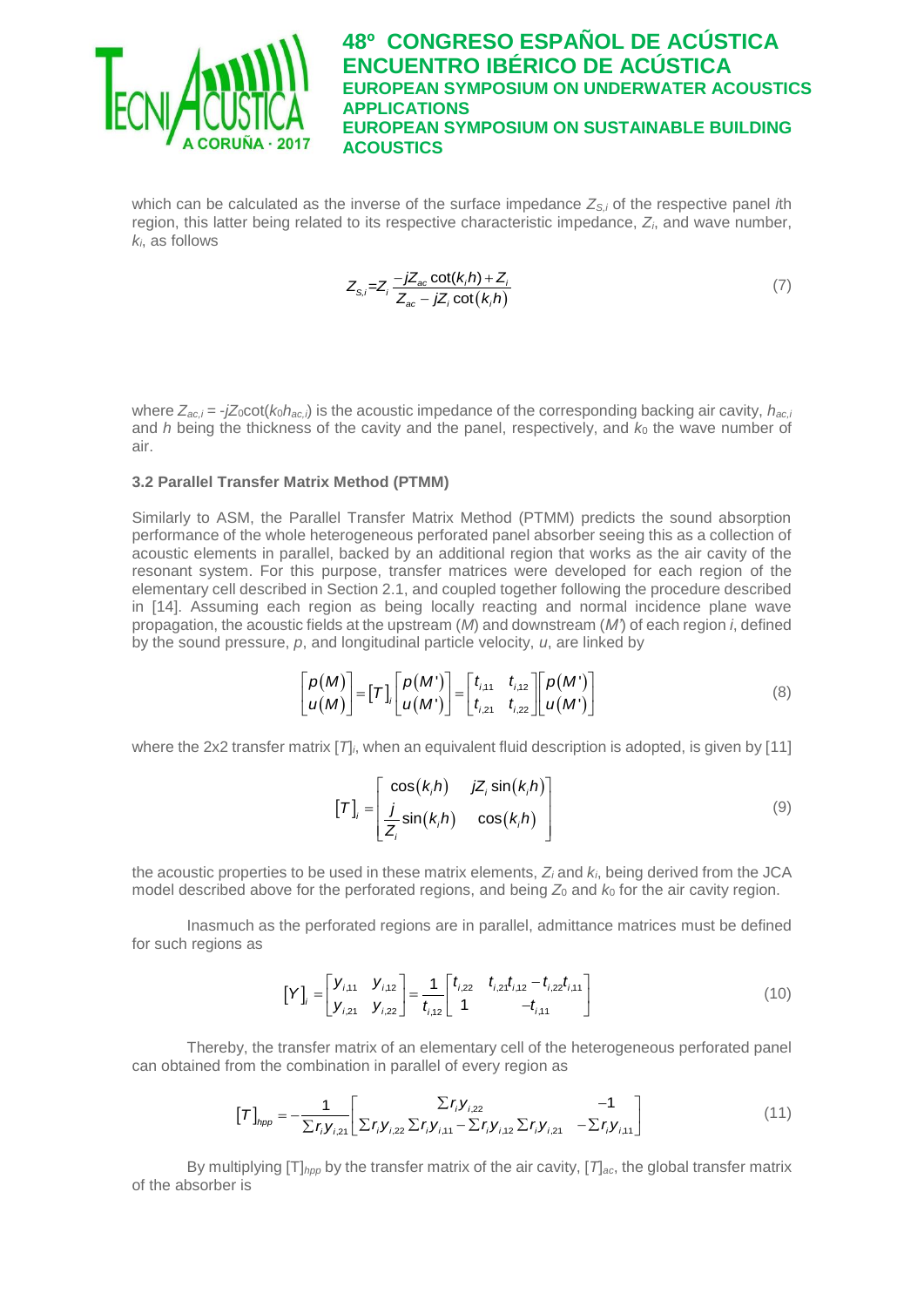

$$
\begin{bmatrix} T \end{bmatrix}_g = \begin{bmatrix} t_{g,11} & t_{g,12} \\ t_{g,21} & t_{g,22} \end{bmatrix} = \begin{bmatrix} T \end{bmatrix}_{\text{hop}} \begin{bmatrix} T \end{bmatrix}_{ac} \tag{12}
$$

Once the overall transfer matrix has been derived, it is straightforward to obtain the normal incidence surface impedance of the whole resonator system from  $Z_s = t_{q,11}/t_{q,21}$ .

#### **3.3 Equivalent Circuit Method (ECM)**

The Equivalent Circuit Method (ECM) is very useful to analyze the acoustic wave propagation throughout a series and/or parallel assembly of acoustic elements [15]. In the case of the heterogeneous perforated panel, each of the perforated regions can be represented using the Πtype two-port network depicted in Fig. 2.a, that relates the acoustic pressure, *p*(*M*) and *p*(*M*'), and volume flow, *U*(*M*) and *U*(*M*'), at the input and output ports, respectively, from the following generalized impedance expressions

$$
Z_{\alpha,i} = \frac{Z_i}{r_i} \sinh(jk_i h)
$$
 (13)

$$
Z_{\beta,i} = \frac{Z_i \sinh(jk_i h)}{r_i \cosh(jk_i h) - 1}
$$
\n(14)

The parallel arrangement of these perforated regions can be described from the equivalent network shown in Fig. 2.b. Thus, using basic circuit analysis theory, the whole panel can then be connected in series to any termination impedance (e.g. a backing air cavity), and hence the sound absorption of the absorber assessed.



**Fig. 2.** Π-type two-port network used to represent: (a) a perforated region of the heterogeneous perforated panel, and (b) a parallel arrangement of perforated regions.

### **4. RESULTS**

### **4.1 Assessment of the adequacy of the methods**

In order to assess the adequacy of the methods, predictions of the sound absorption performance of two simple heterogeneous perforated panel configurations are compared to those obtained with FE simulations. One of them is composed of two different perforated regions whose backing cavities are independent (isolated case), whereas in the other, these regions share the same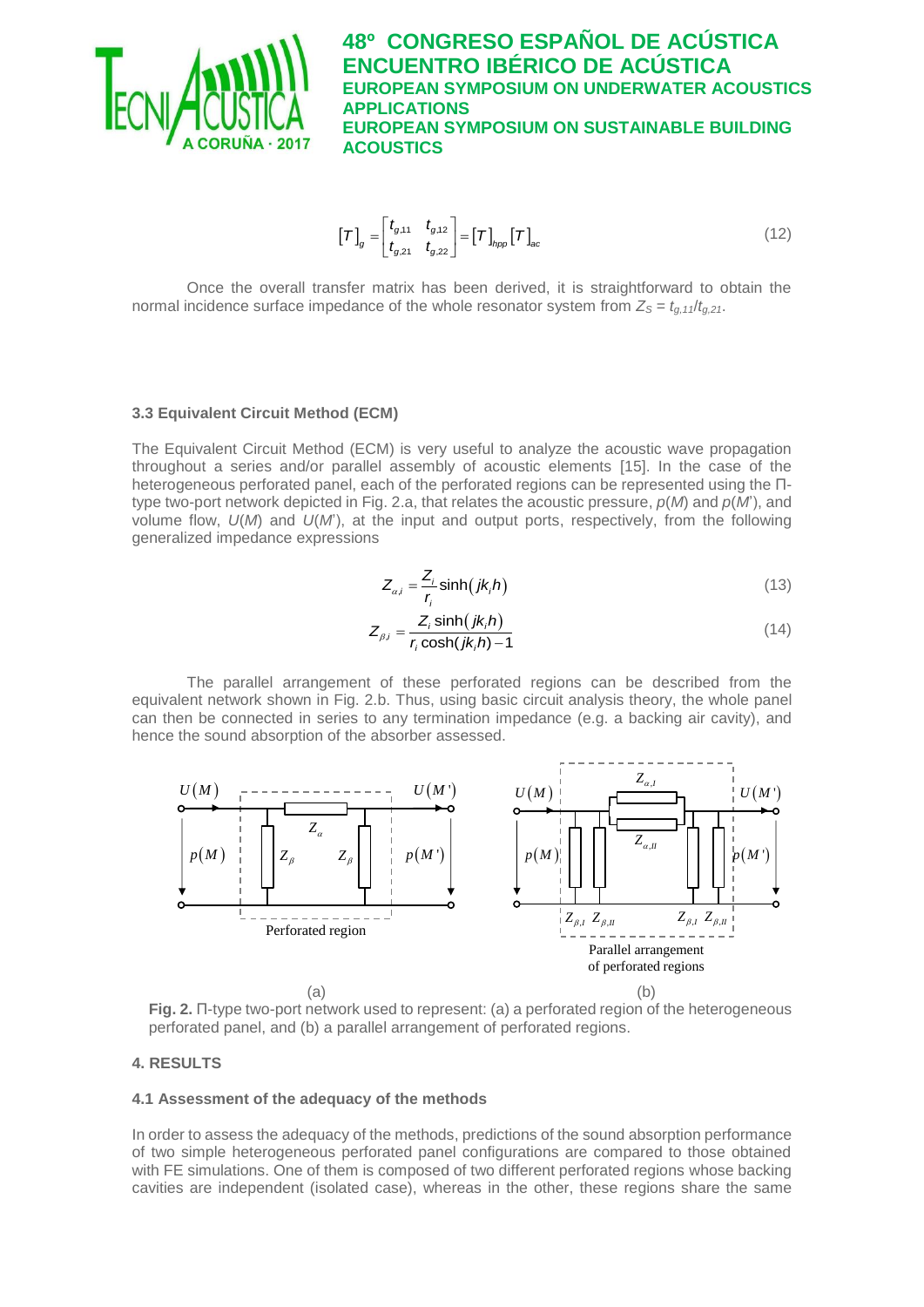

backing cavity (non-isolated case). In both cases, the panel is backed by an air cavity with *hac* = 10 mm, each perforated region representing half of the total surface of the panel,  $r_I = r_I = 0.5$ . The geometrical characteristics of the panel, necessary to calculate the JCA parameters of its respective perforated regions, are summarized in Table 1.

| Table 1. Geometrical characteristics of the heterogeneous perforated panel. |  |
|-----------------------------------------------------------------------------|--|
|-----------------------------------------------------------------------------|--|

|                   |      | <u>, and is a contrart and contrart and the state of the state and and and learned and learned</u> |     |  |
|-------------------|------|----------------------------------------------------------------------------------------------------|-----|--|
| Perforated region | (mm) | mm!                                                                                                | (%  |  |
|                   |      |                                                                                                    | .44 |  |
|                   |      |                                                                                                    |     |  |

For the numerical simulations, an impedance tube setup that reproduces the ISO 10534-2:1998 standard [16] was implemented using the Acoustics module of the FE software COMSOL Multiphysics®. Fig. 3a shows the numerical scheme developed. The fluid in the impedance tube and air cavity regions were modeled as air, whereas the fluid in the tubes of the perforated regions was modeled using the JCA equivalent fluid model. Continuity conditions were imposed in the identity pair boundaries of the impedance tube and air cavity denoted as A, B and C (see Fig. 3b) so as to account for the periodic nature of the panel. In the configuration for which the air cavities are isolated, an acoustically rigid boundary condition was imposed in the virtual plane separating them.



**Fig. 3.** Numerical FE model: (a) schematic of the impedance tube setup, and (b) continuity conditions imposed on the boundaries of the impedance tube and air cavity (frontal view).

A plane incidence pressure wave was imposed at one side of the virtual impedance tube, and the transfer function, necessary to obtain the sound absorption coefficient, was calculated from the pressure field at two separate points in the same. The problem domain was meshed using quadratic tetrahedral elements with a maximum element size of 35 mm (around 5 elements per wavelength for the highest considered frequency), the mesh density being higher near the perforations. Harmonic analysis was carried out in the frequency range between 100 Hz and 2000 Hz. Fig. 4 compares the numerical results and the predictions of the analytical methods for the sound absorption coefficient of both absorber configurations.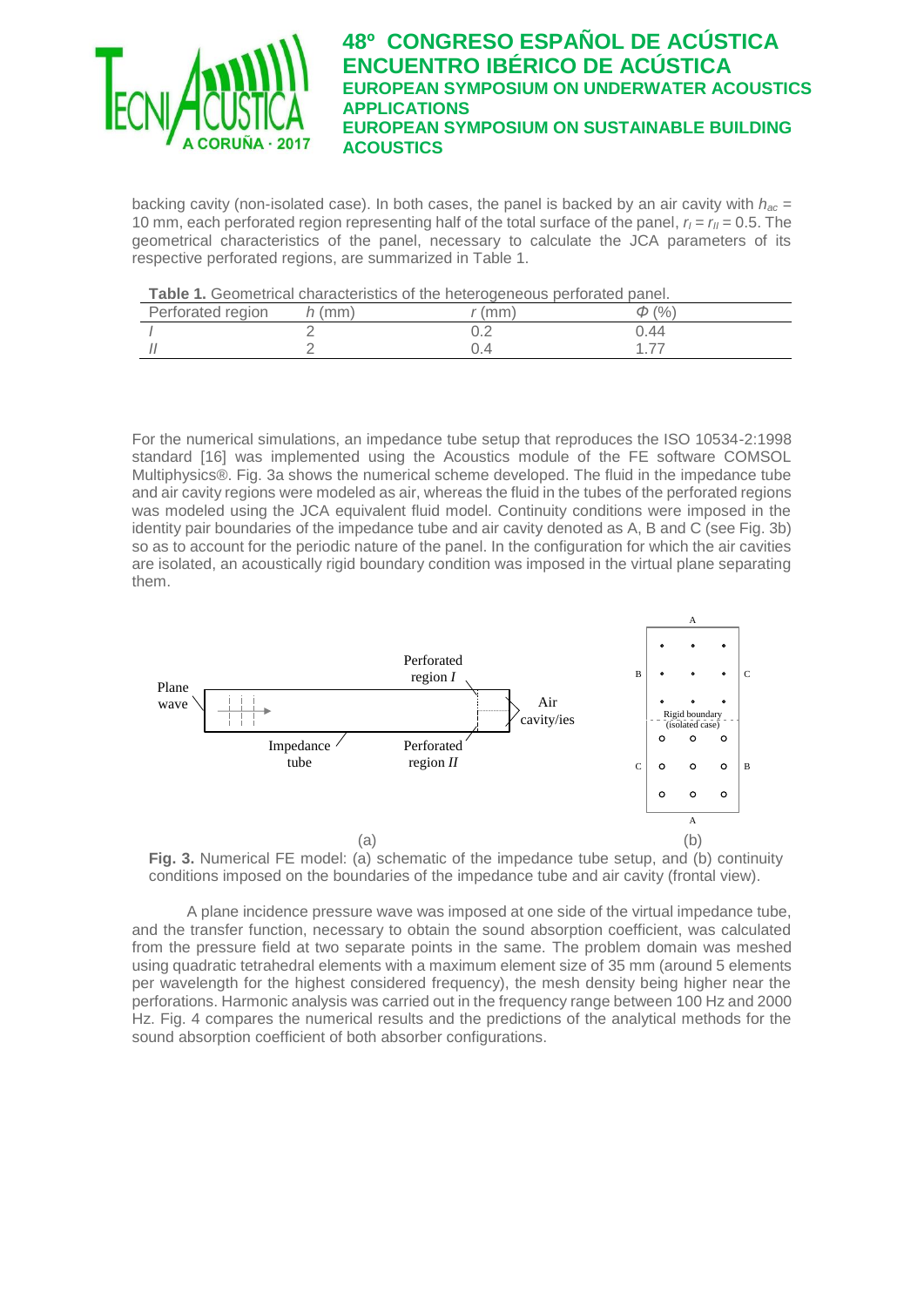



**Fig. 4.** Comparison of the sound absorption coefficient calculated from the different approaches for the: (a) isolated case and (b) non-isolated case configurations.

In the isolated case (Fig. 4.a), the ASM and the ECM quite accurately predict the sound absorption performance of the resonator system when compared to the FE numerical results. The dual peak in the absorption curve is due to the combination of the two resonant systems. In the non-isolated case (Fig. 4.b), the results are in good agreement with the sound absorption

calculated using the PTMM and the ECM. Given that the characteristics of the panel and the air cavity depths were the same in both cases, it was found that the only method that yields correct predictions for both configurations if properly used is the ECM. On the other hand, the ASM can handle the isolated configuration, whereas the PTMM is restricted to the case of non-isolated cavities for each perforated region. Accordingly, these assessments reveal that it is very important to take into account the isolated or non-isolated feature of the backing cavity to properly predict the acoustic behaviour of the absorber.

## **4.2 Remarks**

Some remarks concerning the applicability of the above presented analytical methods to study the acoustic properties of heterogeneous perforated panels are highlighted next. For example, attention must be paid to the fact that a non-periodic distribution of the perforations over the panel surface has a significant effect on the sound absorption prediction [17]. In these cases, the uniform pressure field assumption on the front and rear surfaces of each perforated region is no longer fulfilled, and the predicted results would differ from the correct ones. Consequently, future studies should consider the inclusion of the perforations distribution effect on the prediction of the acoustic behaviour of these resonant systems. Moreover, it would be also important to study the effect of the size of each perforated region with respect to the others, since additional corrections may be necessary if the contrast is too high.

## **5. CONCLUSIONS**

In this work, three analytical methods: ASM, PTMM and ECM, together with the JCA model for porous media, were used to predict the absorption performance of heterogeneous perforated panel absorbers. In order to assess the adequacy of these methods, two different resonant system configurations, one with isolated cavities and one with shared cavities, were examined. The sound absorption coefficient was calculated and compared to FE predictions for these cases following an impedance tube setup. While all of the analytical approaches account for the panel surface heterogeneity, it was shown that only the ECM can capture both the effect of isolates cavities and non-isolated cavities, not so the other analytical methods, which only yield correct results in the isolated case (ASM) or the non-isolated case (PTMM). In summary, these findings suggest that a simple model can be used to predict the acoustic behaviour of such devices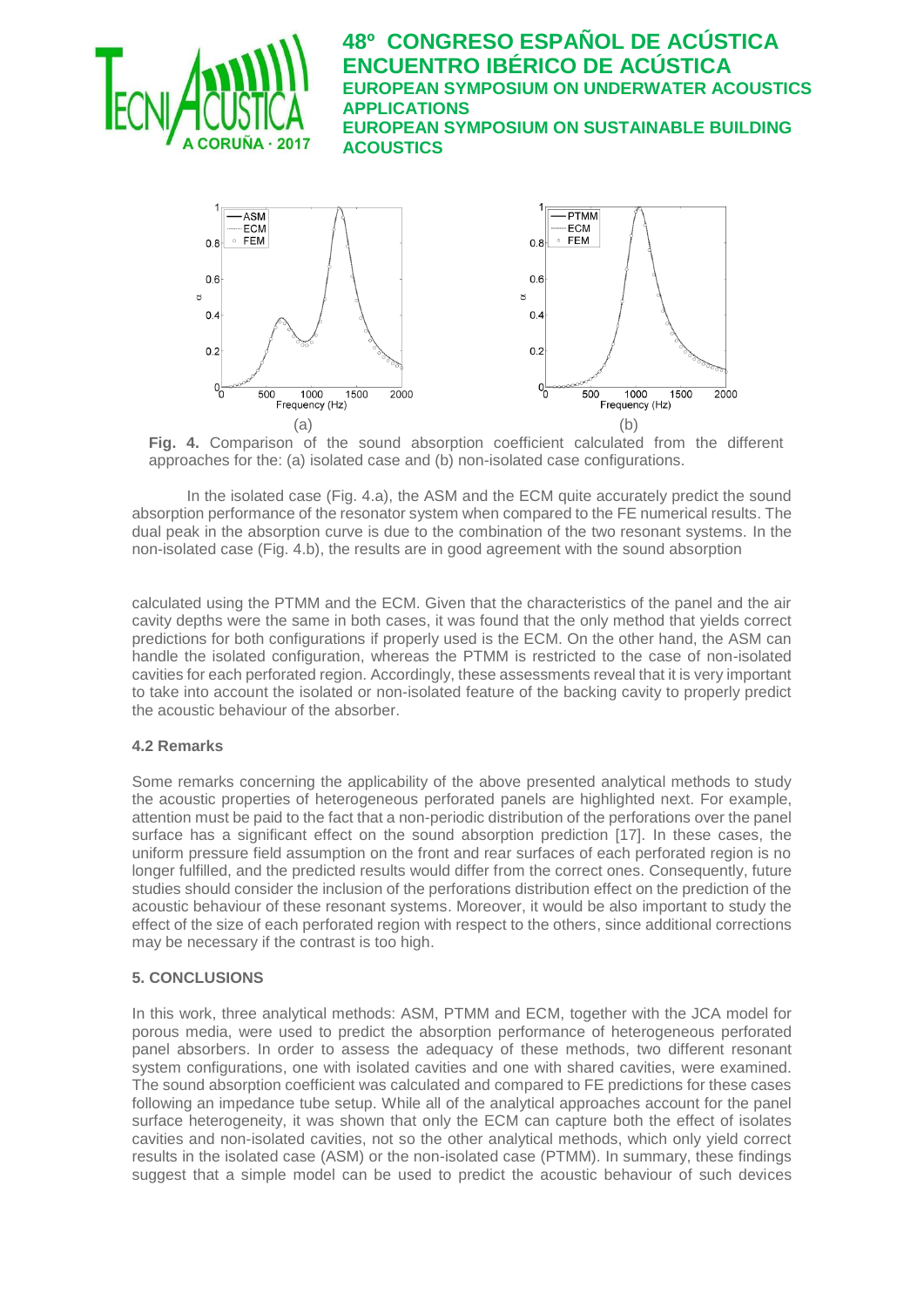

provided that special attention is paid the configuration type, being of great interest in the design thereof. All the same, additional research must be carried out to tackle some of the issues stated in the aforementioned remarks, and to extend the study to more complex configurations (e.g. different cavity depths, other perforation shapes…).

## **ACKNOWLEDGEMENTS**

This work is financed by FEDER funds through the Competitivity Factors Operational Programme - COMPETE and by national funds through FCT – Foundation for Science and Technology within the scope of the project POCI-01-0145-FEDER-007633 (ISISE). Dissemination of this work was also supported by COST (European Cooperation in Science and Technology) through the COST Action CA15125 - DENORMS: "Designs for Noise Reducing Materials and Structures".

## **REFERENCES**

- [1] Fuchs HV, Zha X. Micro Perforated Structures as Sound Absorbers A Review and Outlook. Acta Acust United Acust 2006; 92 (1): 139-146.
- [2] Sakagami K, Morimoto M, Yairi M. Application of microperforated panel absorbers to room interior surfaces. Int J Acoust Vib 2008; 13 (3): 120-4.
- [3] Miasa IM, Okuma M, Kishimoto G, Nakahara T. An experimental study of a multiple-size microperforated panel absorber. J Syst Des Dyn 2007; 1 (2): 331-9.
- [4] Zwikker C, Kosten CW. Sound absorbing materials. New York: Elsevier; 1949.
- [5] Maa DY. Microperforated-panel wideband absorbers. Noise Control Eng J 1987; 29 (3): 77- 84.
- [6] Stinson MR. The propagation of plane sound waves in narrow and wide circular tubes, and generalization to uniform tubes of arbitrary cross-sectional shape. J Acoust Soc Am 1991, 89 (2): 550-8.
- [7] Atalla N, Sgard F. Modeling of perforated plates and screens using rigid frame porous models. J Sound Vib 2007; 303: 195-208.
- [8] Wang C, Huang L, On the acoustic properties of parallel arrangement of multiple microperforated panel absorbers with different cavity depths. J Acoust Soc Am 2011, 130 (1): 208- 18.
- [9] Sakagami K, Nagayama Y, Morimoto M, Yairi M. Pilot study on wideband sound absorber obtained by combination of two different microperforated panel (MPP) absorbers. Acoust Sci Technol 2009; 30(2):154–6.
- [10]Yairi M, Sakagami K, Takebayashi K, Morimoto M. Excess sound absorption at normal incidence by two microperforated panel absorbers with different impedance. Acoust Sci Technol 2011; 32 (5): 194-200.
- [11]Allard JF, Atalla N. Propagation of sound in porous media. In: Modelling sound absorbing materials. Chichester, United Kingdom: Wiley; 2009.
- [12] Johnson DL, Koplik J, Dashen R. Theory of dynamic permeability and tortuosity in fluidsaturated porous media. J Fluid Mech 1987; 176 (1): 379-402.
- [13]Champoux Y, Allard JF. Dynamic tortuosity and bulk modulus in air-saturated porous media. J Appl Phys 1991; 70 (4): 1975-9.
- [14]Verdière K, Panneton R, Elkoun S, Dupont T, Leclaire P. Transfer matrix method applied to parallel assembly of sound absorbing materials. J Acoust Soc Am 2013; 134 (6): 4648-58.
- [15] Pieren R, Heutschi K. Modelling parallel assemblies of porous materials using the equivalent circuit method. J Acoust Soc Am 2015; 137 (2): 131-6.
- [16] ISO 10534-2. Determination of sound absorption coefficient and impedance in impedance tubes (international organization for standardization), Switzerland; 1998.
- [17]Tayong R. On the holes interaction and heterogeneity distribution effects on the acoustic properties of air-cavity backed perforated plates. Appl Acoust 2013; 74:1492-8.